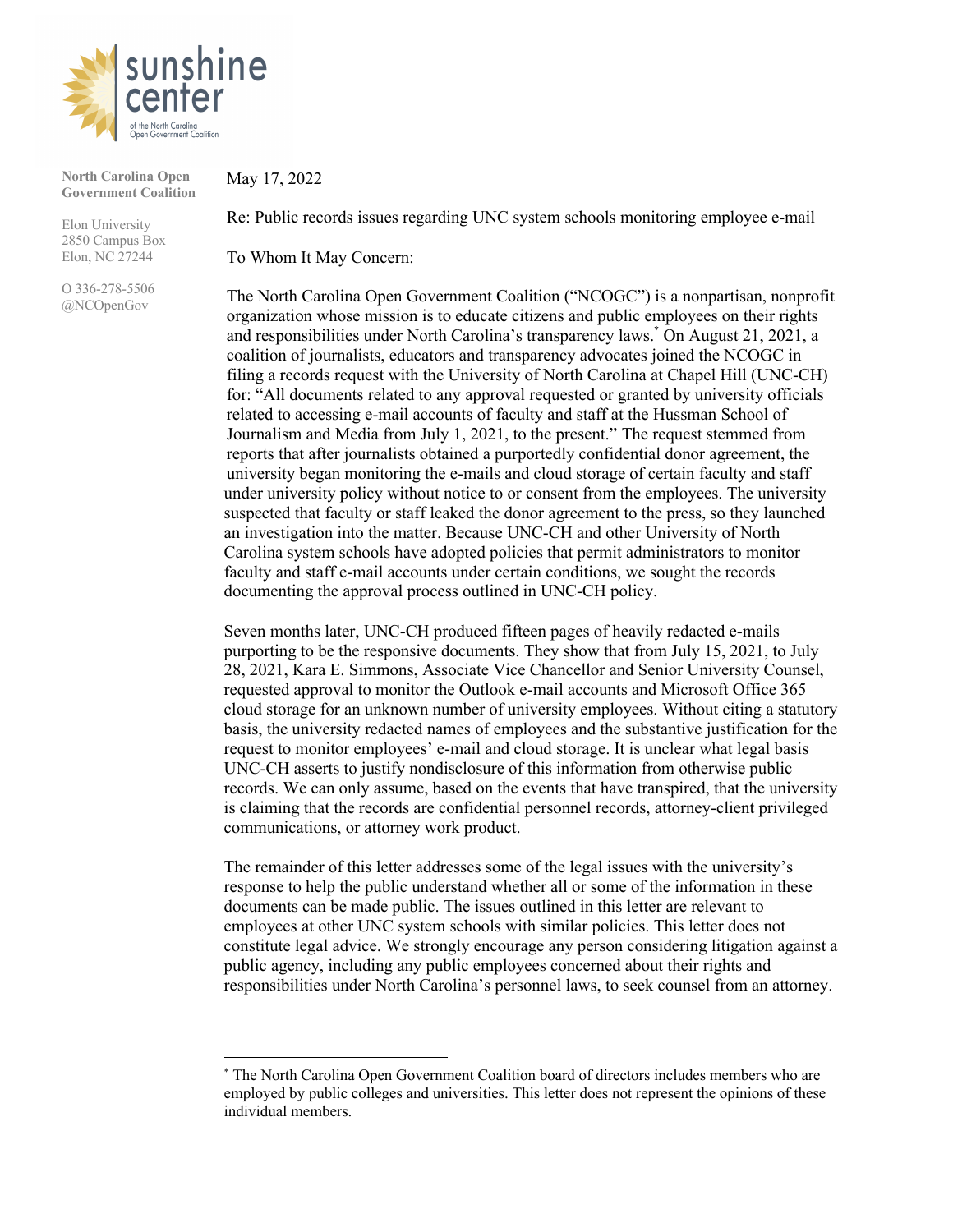

## **Personnel Records and the North Carolina Public Records Act**:

The North Carolina Public Records Act is guided by a simple principle: "The public records and public information compiled by the agencies of North Carolina government or its subdivisions are the property of the people." (N.C.G.S. § 132-1(b)). The UNC system and its constituent institutions are public agencies, and documents related to the transaction of university business are presumptively open to the public unless a statutory exception applies. Our courts have long held that exceptions to the public records law should be interpreted narrowly and in favor of disclosure (*News & Observer Pub. Co. v. State ex rel. Starling*). However, several North Carolina statutes exempt from public disclosure considerable information in public employees' personnel files. There are some exceptions to this sweeping prohibition. For example, state employees' names, salary information, contractual terms, records of change in employment status, and certain disciplinary records are public. Generally, however, state employees' personnel records are confidential (N.C.G.S. § 126-22 through 126-30).

To classify as a confidential personnel record, the record must 1) relate specifically to an employee; and 2) be created or gathered by the employer; 3) for a specific, official personnel function. Personnel functions include recruitment, hiring, performance evaluation, disciplinary action, and other similar reasons. The records created by the university related to the monitoring of employee e-mail may qualify as confidential personnel records exempt from public disclosure because 1) they relate to specific employees; and 2) were created by UNC-CH regarding specific employees; 3) potentially for the purposes of investigating breaches of university policy by faculty and staff and engaging in subsequent disciplinary proceedings related to the purported breaches. Nevertheless, the employees named in the university's requests to monitor their e-mail and cloud storage are likely permitted to access their own records under North Carolina law, subject to minor redactions.

## **State Employee Access to Personnel Files**:

Generally, public employees have a right to access their personnel files. There are some exceptions that prevent city and county employees from accessing notes, preliminary drafts, or internal communications related to such employees (*see* N.C.G.S. § 160A- $168(c1)(4)$  for cities; and N.C.G.S. § 153A-98(c1)(4) for counties). However, there is no parallel provision for state employees. State employees may access nearly their entire personnel file (*see* N.C.G.S. § 126-24(1)). A question arises, however, when a document related to a state employee also pertains to another state employee and thus may constitute part of another employee's confidential personnel file. North Carolina courts appear to have answered this question in favor of disclosure.

In *Wind v. City of Gastonia* (738 S.E. 2d 780, N.C. App. 2013), a Gastonia police officer sought records of complaints made to the department by a co-worker and a citizen. When the City of Gastonia produced the records with the complainants' names redacted, the officer sued seeking full disclosure, including the complainants' names. The Court of Appeals ruled that nothing in the personnel statutes or the public records law prevented disclosure of the full complaint to the record-seeking officer even though the records included information related to another public employee. The court said that the public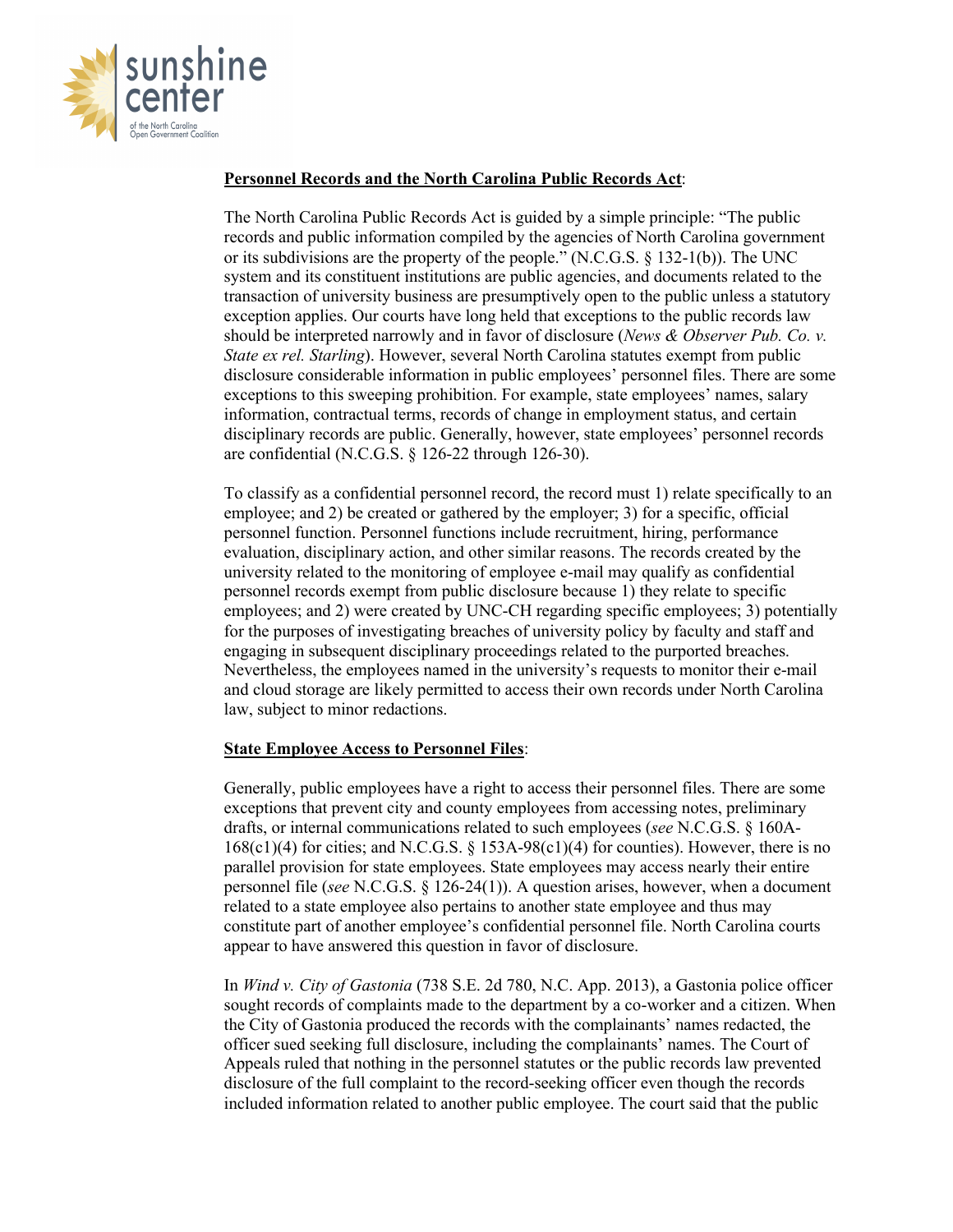

policy interests in transparency under the Public Records Act outweighed the privacy interests of the complaining employee.

Applying *Wind* to the facts in this matter, we conclude that even if the university could convince a court that the e-mails requesting and granting permission to access an employee's e-mail and cloud storage constituted personnel records, the employee to which the records pertain would be authorized to access the records. The employee would also be authorized to access the substantive investigatory information related to the employee regardless of whether the document names other employees. However, consistent with the personnel laws governing confidential information, the university may withhold the names of other employees referenced in the same record. Furthermore, employees are permitted to share their own personnel records with their colleagues or anyone else, should they so choose.

## **Attorney-Client Privilege/Work Product and Requests to Monitor Employee E-mail**:

The university may assert that the requests to monitor employee e-mail and cloud storage are either attorney-client privileged communications or attorney work product. These arguments are not supported by the facts in this matter or North Carolina law.

*Attorney-client privilege*: North Carolina's Public Records Act provides a narrow exception that prevents disclosure of some attorney-client communications. Communications made by an attorney to a public agency are not public records when "made within the scope of the attorney-client relationship," and "involving a claim, defense, settlement, litigation, or administrative proceeding" to which the public body is a party (*McCormick v. Hanson Aggregates*, 596 S.E.2d 431 (N.C. App. 2004)). The legislature intended the statutory privilege that applies to public bodies' attorney-client relationships to be substantially narrower than the common law attorney-client privilege. The university bears the burden of proving that its requests to monitor employee e-mail and cloud storage were made for the purposes of discussing litigation or an official judicial or administrative proceeding. There is no evidence to support that contention. The university was not engaged in litigation of a claim, settlement or other proceeding related to these records at the time they were created and there is no evidence to suggest that the university was creating these records in anticipation of litigation against any employee or as a defendant in a lawsuit. Further undermining any claim that the university was preparing for litigation, the university published the underlying donor agreement, evidently conceding that it was a public record.

Public statements by university leaders further suggest that the investigation was unrelated to any claim or proceeding that would trigger the privilege. Provost Chris Clemens stated, "As I understand the investigation — which is over by the way, there is no open investigation — it was not to look for misconduct by individuals. It was to try to establish what needed to be done to protect or enhance the security of [the university's development and donor relations database]." (Somasundaram, April 12, 2022). This suggests that if the university was not investigating its personnel, then it was conducting an internal review of its record-keeping and file storage systems. Absent a clear statutory exception, such records are public.